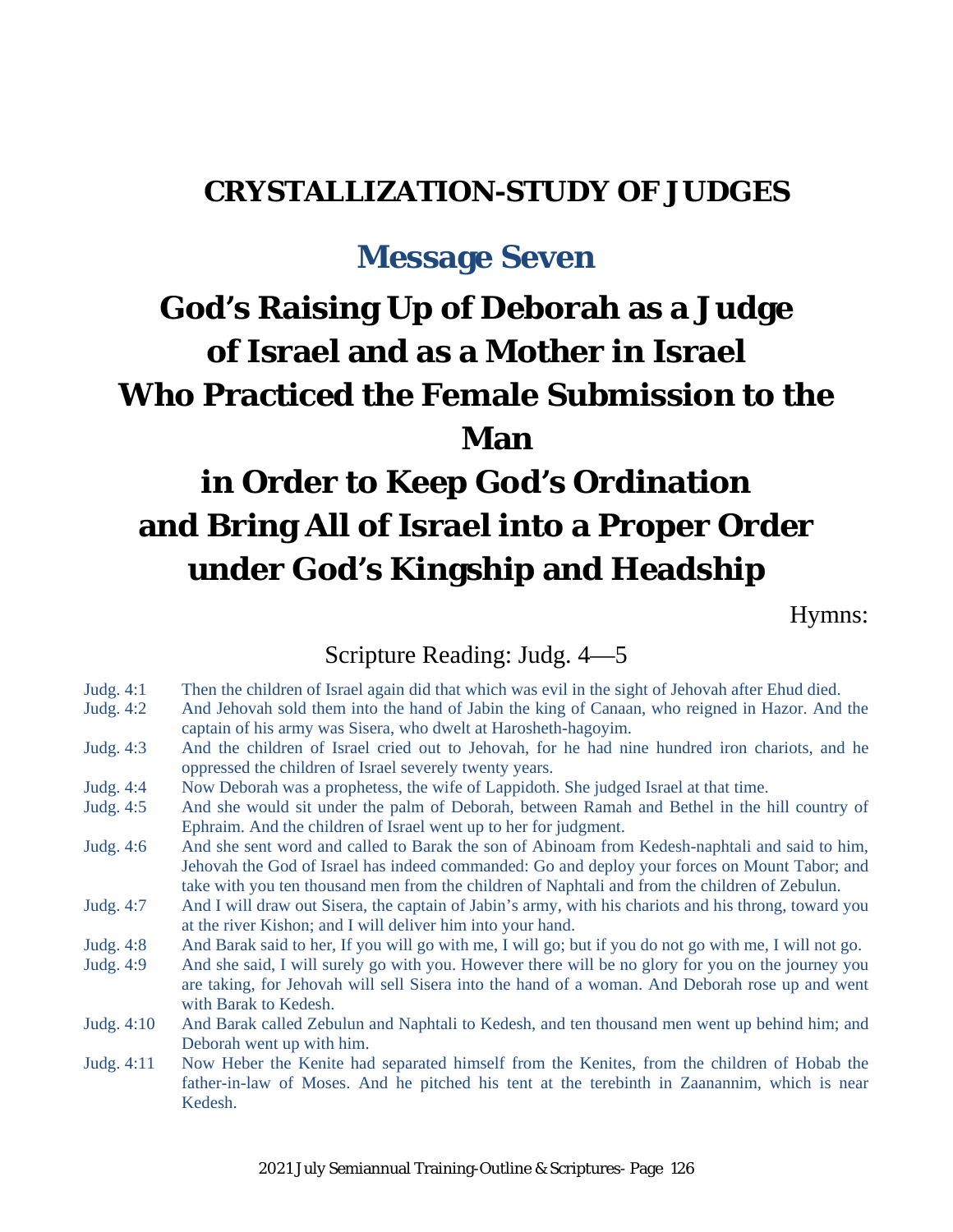- Judg. 4:12 And they told Sisera that Barak the son of Abinoam went up to Mount Tabor.
- Judg. 4:13 And Sisera called all his chariots-nine hundred iron chariots-and all the people who were with him from Harosheth-hagoyim to the river Kishon.
- Judg. 4:14 And Deborah said to Barak, Rise up, for this is the day when Jehovah will deliver Sisera into your hand. Jehovah has indeed gone out before you. So Barak went down from Mount Tabor with ten thousand men after him.
- Judg. 4:15 And Jehovah threw Sisera and all his chariots and all his army into confusion with the edge of the sword before Barak, and Sisera got down from his chariot and fled on foot.
- Judg. 4:16 But Barak pursued after the chariots and the army as far as Harosheth-hagoyim. And all the army of Sisera fell by the edge of the sword; not even one was left.
- Judg. 4:17 Meanwhile, Sisera had fled on foot to the tent of Jael the wife of Heber the Kenite; for there had been peace between Jabin the king of Hazor and the house of Heber the Kenite.
- Judg. 4:18 And Jael went out to meet Sisera; and she said to him, Turn here, my lord; turn here to me; do not be afraid. So he turned to her into her tent, and she covered him with a rug.
- Judg. 4:19 And he said to her, Give me please a little water to drink, for I am thirsty. And she opened a skin of milk and gave him a drink; then she covered him.
- Judg. 4:20 And he said to her, Stand at the entrance of the tent; and if anyone comes and asks you, saying, Is there a man here? you shall say, No.
- Judg. 4:21 Then Jael the wife of Heber took a tent peg and put a hammer in her hand and went quietly to him. And she drove the peg into his temple, and it pierced through to the ground; for he was sound asleep and exhausted. And he died.
- Judg. 4:22 And Barak was at that moment pursuing Sisera when Jael came out to meet him. And she said to him, Come, and I will show you the man you are seeking. And he went with her; and there was Sisera, fallen dead with the peg in his temple.
- Judg. 4:23 So on that day God subdued Jabin the king of Canaan before the children of Israel.
- Judg. 4:24 And the hand of the children of Israel became heavier and heavier upon Jabin the king of Canaan until they destroyed Jabin the king of Canaan.
- Judg. 5:1 Then Deborah and Barak the son of Abinoam sang on that day, saying:
- Judg. 5:2 That the leaders took the lead in Israel, / That the people have willingly offered themselves, / Bless Jehovah.
- Judg. 5:3 Hear, O kings; give ear, O princes! / I will sing; I, to Jehovah. / I will sing praise to Jehovah / The God of Israel.
- Judg. 5:4 O Jehovah, when You went forth from Seir, / When You marched from the field of Edom, / The earth trembled, the heavens also dripped, / Indeed the clouds dripped water.
- Judg. 5:5 The mountains quaked at the presence of Jehovah, / Sinai there, at the presence of Jehovah the God of Israel.
- Judg. 5:6 In the days of Shamgar the son of Anath, / In the days of Jael, the highways were not used; / And travelers went / On the roundabout paths.
- Judg. 5:7 The villages ceased to act; / They ceased in Israel; / Until I, Deborah, rose up; / Until I rose up as a mother in Israel.
- Judg. 5:8 They chose new gods; / Then there was war in their gates. / Was a shield or a spear seen / Among forty thousand in Israel?
- Judg. 5:9 My heart is with the commanders of Israel, / Those who offered themselves willingly among the people. / Bless Jehovah!
- Judg. 5:10 Tell of it, you who ride on white donkeys, / You who sit on rich carpets, / And you who go upon the way.
- Judg. 5:11 Louder than the voice of those who distribute water among the watering / places, / There they recount the righteous deeds of Jehovah, / His righteous acts toward His villages in Israel. / Then the people of Jehovah went down to the gates.
- Judg. 5:12 Awake! Awake, Deborah! / Awake! Awake, speak forth a song! / Arise, Barak; / And lead captive your captives, son of Abinoam.
- Judg. 5:13 Then a remnant of the nobles went down; / The people of Jehovah went down with me against the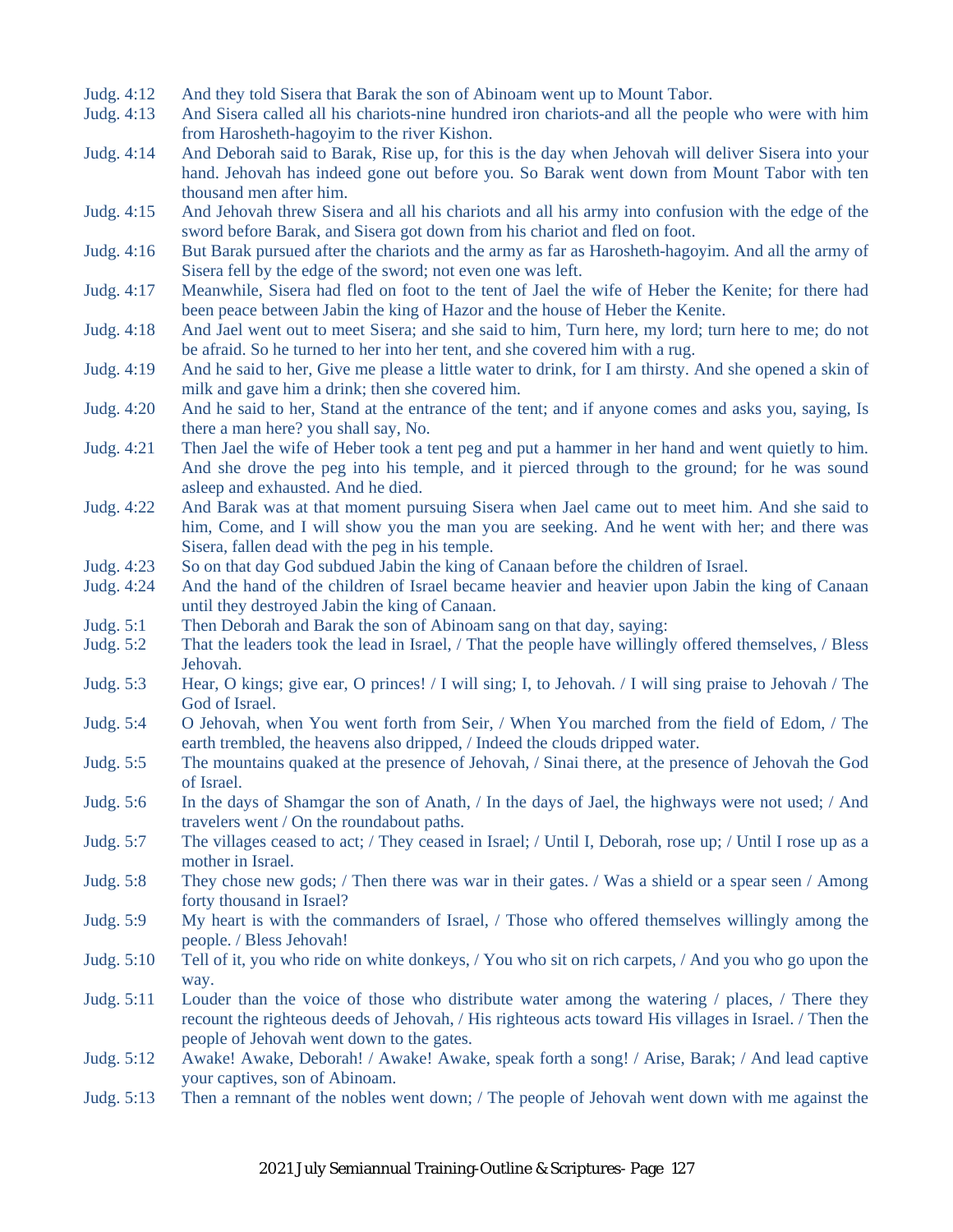mighty:

- Judg. 5:14 From Ephraim, those who took root in Amalek; / Following you, Benjamin, with your peoples; / From Machir commanders came down, / And from Zebulun those who wielded the staff of him who marshals.
- Judg. 5:15 And the princes in Issachar were with Deborah; / And Issachar was true to Barak; / Into the valley they were sent behind him. / Among the divisions of Reuben / There were great resolutions in heart.
- Judg. 5:16 Why did you sit among the sheepfolds / Listening to the pipings for the flocks? / In the divisions of Reuben / There were great searchings of heart.
- Judg. 5:17 Gilead stayed across the Jordan. / And as for Dan, why did he remain with the ships? / Asher sat at the shore of the sea / And stayed at his landings.
- Judg. 5:18 Zebulun was a people that despised their own lives even unto death; / And Naphtali, on the heights of the field.
- Judg. 5:19 The kings came; they fought. / At that time the kings of Canaan fought / In Taanach by the waters of Megiddo; / They took no gain of silver.
- Judg. 5:20 From heaven the stars fought; / From their courses they fought with Sisera.
- Judg. 5:21 The river Kishon swept them away, / The ancient river, the river Kishon. / March on, O my soul, with strength!
- Judg. 5:22 At that time the horse hooves stamped / With the prancing, the prancing of their mighty steeds.
- Judg. 5:23 Curse Meroz, says the Angel of Jehovah; / Bitterly curse its inhabitants. / For they did not come to the aid of Jehovah, / To the aid of Jehovah against the mighty.
- Judg. 5:24 Blessed among women shall Jael be, / The wife of Heber the Kenite; / Blessed among the women in the tent shall she be.
- Judg. 5:25 He asked for water; she gave him milk. / In a bowl for nobles she presented him with cream.
- Judg. 5:26 She put her hand to the tent peg, / And her right hand to the workman's hammer; / Then she struck Sisera; she smashed his head; / Indeed she shattered and pierced his temples.
- Judg. 5:27 At her feet he bowed; he fell; he lay down. / At her feet he bowed; he fell. / Where he bowed, there he fell, destroyed.
- Judg. 5:28 Through the window one looks forth and cries shrilly; / The mother of Sisera, through the lattice: / Why is his chariot so long in coming? / Why do the tracks of his chariots delay?
- Judg. 5:29 The wisest of her ladies answer her, / And she herself returns an answer to herself:
- Judg. 5:30 Have they not found and divided the spoil? / A girl, two girls, to each mighty man. / The spoil of dyed garments to Sisera, / The spoil of embroidered, dyed garments; / A dyed embroidery, two embroideries, / For the neck of the spoiler.
- Judg. 5:31 May all Your enemies so perish, O Jehovah. / But may those who love Him be like the sun / When it rises in its might. And the land had rest forty years.
- **I. The book of Judges shows that Israel had offended God by rejecting Him as their King; it is a great wickedness, a great evil, in the sight of God if we reject Him as our King, our Lord, our Head, and our Husband—1 Sam. 8:7; 12:17, 19; Judg. 21:25; 17:6; Luke 19:11-14; Jer. 11:13; Ezek. 16:24:**
	- 1 Sam. 8:7 And Jehovah said to Samuel, Listen to the voice of the people according to all that they have said to you; for it is not you whom they have rejected, but they have rejected Me from being King over them.
	- 1 Sam. 12:17 Is it not the wheat harvest today? I will call to Jehovah, that He send thunder and rain; and you will know and see that your wickedness which you have done in the sight of Jehovah by asking for a king for yourselves is great.
	- 1 Sam. 12:19 Then all the people said to Samuel, Pray to Jehovah your God for your servants that we would not die, for we have added to all our sins the evil of asking for a king for ourselves.
	- Judg. 21:25 In those days there was no king in Israel; everyone did what was right in his own eyes.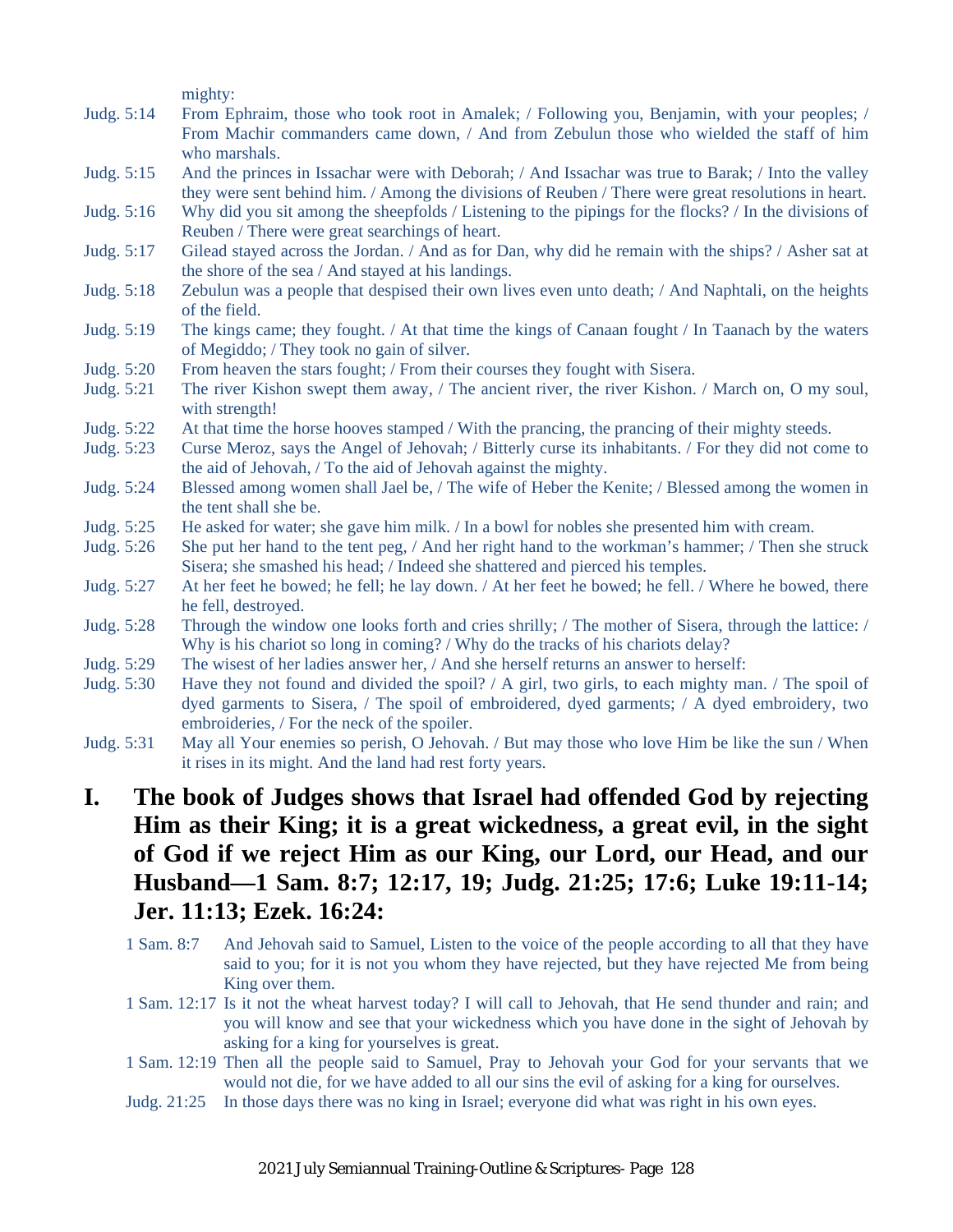- Judg. 17:6 In those days there was no king in Israel; everyone did that which was right in his own eyes.
- Luke 19:11 And as they were listening to these things, He spoke further a parable, because He was near Jerusalem and they supposed that the kingdom of God was to appear immediately.
- Luke 19:12 He said therefore, A certain man of noble birth went to a distant country to receive for himself a kingdom and to return.
- Luke 19:13 And he called ten of his own slaves and gave them ten minas, and he said to them, Do business until I come.
- Luke 19:14 But his citizens hated him and sent an envoy after him, saying, We do not want this man to reign over us.
- Jer. 11:13 For according to the number of your cities are your gods, O Judah, and according to the number of the streets of Jerusalem you have set up altars to that shameful thing, altars to burn incense to Baal.
- Ezek. 16:24 You built yourself a mound and made yourself an elevation in every open square.
- A. We should continually take, experience, and enjoy Christ as our King, our Lord, our Head, and our Husband so that He can be our blessing to make us a channel of blessing to the saints and all the churches—Matt. 2:2; John 1:49; Heb. 7:2; Isa. 32:1-2; 33:22; Phil. 2:9-11; Rom. 14:6-9; 2 Cor. 4:5; Col. 2:19; Eph. 1:22- 23; 2 Cor. 11:2-3; Hosea 2:19-20; Num. 6:23-27; Psa. 128:5; 48:2.
	- Matt. 2:2 Saying, Where is He who has been born King of the Jews? For we saw His star at its rising and have come to worship Him.
	- John 1:49 Nathanael answered Him, Rabbi, You are the Son of God; You are the King of Israel.
	- Heb. 7:2 To whom also Abraham apportioned a tenth part of all; first being interpreted king of righteousness, and then also king of Salem, which is king of peace;
	- Isa. 32:1 Indeed a King will reign according to righteousness, / And the rulers will rule according to justice.
	- Isa. 32:2 And a man will be like a refuge from the wind / And a covering from the tempest, / Like streams of water in a dry place, / Like the shadow of a massive rock in a wasted land.
	- Isa. 33:22 For Jehovah is our Judge, / Jehovah is our Lawmaker, / Jehovah is our King; He will save us.
	- Phil. 2:9 Therefore also God highly exalted Him and bestowed on Him the name which is above every name,
	- Phil. 2:10 That in the name of Jesus every knee should bow, of those who are in heaven and on earth and under the earth,
	- Phil. 2:11 And every tongue should openly confess that Jesus Christ is Lord to the glory of God the Father.
	- Rom. 14:6 He who regards that day, regards it to the Lord; and he who eats, eats to the Lord, for he gives thanks to God; and he who does not eat, does not eat to the Lord, and he gives thanks to God.
	- Rom. 14:7 For none of us lives to himself, and none dies to himself;
	- Rom. 14:8 For whether we live, we live to the Lord, and whether we die, we die to the Lord. Therefore whether we live or we die, we are the Lord's.
	- Rom. 14:9 For Christ died and lived again for this, that He might be Lord both of the dead and of the living.
	- 2 Cor. 4:5 For we do not preach ourselves but Christ Jesus as Lord, and ourselves as your slaves for Jesus' sake.
	- Col. 2:19 And not holding the Head, out from whom all the Body, being richly supplied and knit together by means of the joints and sinews, grows with the growth of God.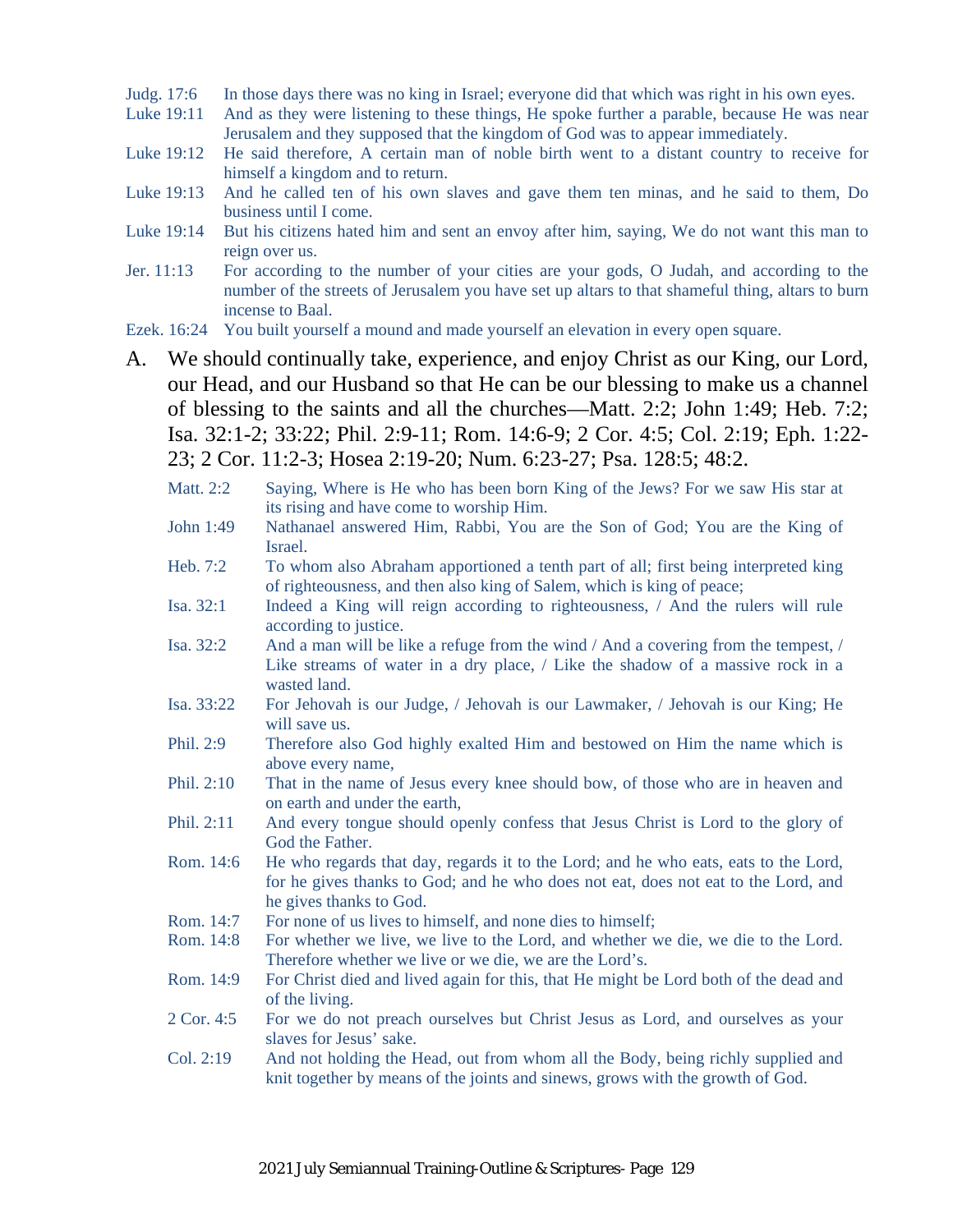- Eph. 1:22 And He subjected all things under His feet and gave Him to be Head over all things to the church,
- Eph. 1:23 Which is His Body, the fullness of the One who fills all in all.
- 2 Cor. 11:2 For I am jealous over you with a jealousy of God; for I betrothed you to one husband to present you as a pure virgin to Christ.
- 2 Cor. 11:3 But I fear lest somehow, as the serpent deceived Eve by his craftiness, your thoughts would be corrupted from the simplicity and the purity toward Christ.
- Hosea 2:19 And I will betroth you to Myself forever; / Indeed I will betroth you to Myself / In righteousness and justice / And in lovingkindness and compassions;
- Hosea 2:20 Indeed I will betroth you to Myself in faithfulness, / And you will know Jehovah.
- Num. 6:23 Speak to Aaron and to his sons, saying, Thus you shall bless the children of Israel; you shall say to them,
- Num. 6:24 Jehovah bless you and keep you;
- Num. 6:25 Jehovah make His face shine upon you and be gracious to you;
- Num. 6:26 Jehovah lift up His countenance upon you and give you peace.
- Num. 6:27 So shall they put My name upon the children of Israel, that I Myself may bless them.
- Psa. 128:5 Jehovah bless you from Zion; / And may you see the prosperity of Jerusalem / All the days of your life.
- Psa. 48:2 Beautiful in elevation, / The joy of the whole earth, / Is Mount Zion, the sides of the north, / The city of the great King.
- B. Matthew 1:1 speaks of Christ as "the son of David, the son of Abraham":

Matt. 1:1 The book of the generation of Jesus Christ, the son of David, the son of Abraham:

- 1.Because we are rebels, we need to repent and receive Christ as the son of David, that is, as our authority, as our Sovereign and King, so that He may rule in us and over us in God's kingdom.
- 2.If we have Christ as the son of David, the greater Solomon, we will also have Him as the son of Abraham, the real Isaac; this means that the more we take Christ as our King (the son of David), the more we are under His ruling, and the more we are under His ruling, the more we enjoy Him as our blessing (the son of Abraham); this is the blessing of the processed Triune God consummated as the all-inclusive Spirit—v. 1; Gal. 3:14, 16, 29.
	- Matt. 1:1 The book of the generation of Jesus Christ, the son of David, the son of Abraham:
	- Gal. 3:14 In order that the blessing of Abraham might come to the Gentiles in Christ Jesus, that we might receive the promise of the Spirit through faith.
	- Gal. 3:16 But to Abraham were the promises spoken and to his seed. He does not say, And to the seeds, as concerning many, but as concerning one: "And to your seed," who is Christ.
	- Gal. 3:29 And if you are of Christ, then you are Abraham's seed, heirs according to promise.
- 3.This will cause us to become channels of blessing for the saints' progress (their growth in life) and for their joy of the faith (their enjoyment of Christ); we have been called to bless others, so we, as a blessed people, should always bless others that we may inherit blessing—Phil. 1:25; 1 Pet. 3:9.
	- Phil. 1:25 And being confident of this, I know that I will remain and continue with you all for your progress and joy of the faith,
	- 1 Pet. 3:9 Not rendering evil for evil or reviling for reviling, but on the contrary blessing one another, because you were called to this, that you might inherit blessing.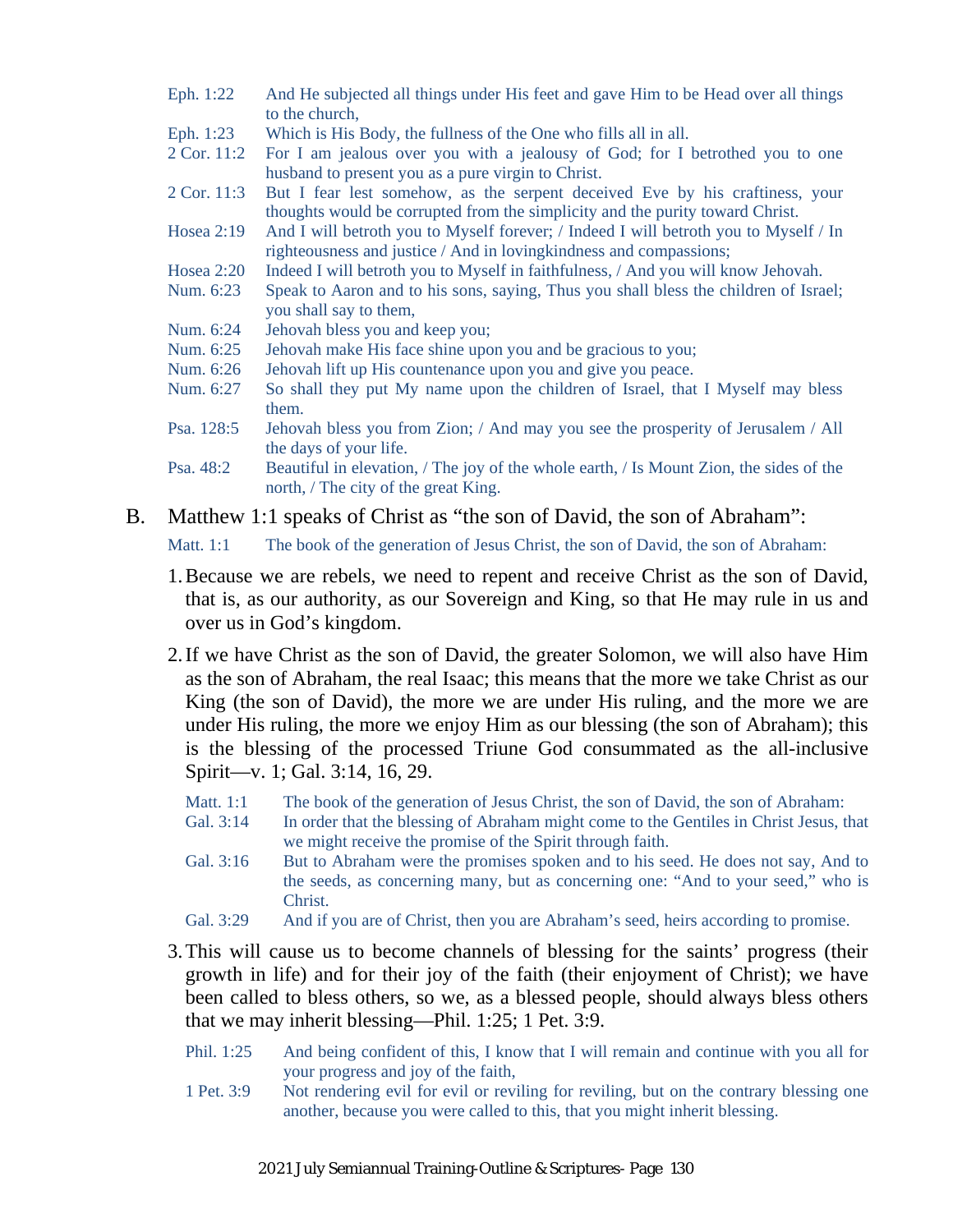## **II. God raised up Deborah as a judge of Israel who practiced the female submission to the man in order to keep God's ordination and bring all of Israel into a proper order under God's kingship and headship—Judg. 4—5:**

Judg. 4—5 See the verses listed under *Scripture Reading* of this message.

- A. The children of Israel again did that which was evil in the sight of Jehovah after Ehud died (4:1), so Jehovah sold Israel into the hand of Jabin the king of Canaan, the captain of whose army was Sisera; he had nine hundred iron chariots, and he oppressed Israel severely for twenty years—vv. 2, 3b.
	- Judg. 4:1 Then the children of Israel again did that which was evil in the sight of Jehovah after Ehud died.
	- Judg. 4:2 And Jehovah sold them into the hand of Jabin the king of Canaan, who reigned in Hazor. And the captain of his army was Sisera, who dwelt at Harosheth-hagoyim.
	- Judg. 4:3 And the children of Israel cried out to Jehovah, for he had nine hundred iron chariots, and he oppressed the children of Israel severely twenty years.
- B. At the time of Judges 4, the men of Israel had failed in their God-ordained function of leadership; this forced God to do something extraordinary and unusual in raising up a female, Deborah, as a judge of Israel; the raising up of such a female changed the entire condition of Israel—vv. 4-5.
	- Judg. 4:4 Now Deborah was a prophetess, the wife of Lappidoth. She judged Israel at that time.
	- Judg. 4:5 And she would sit under the palm of Deborah, between Ramah and Bethel in the hill country of Ephraim. And the children of Israel went up to her for judgment.
- C. The children of Israel cried out to Jehovah (v. 3a), and Deborah, a prophetess, was raised up as a judge of Israel; she would sit under the palm of Deborah, and the children of Israel went up to her for judgment (vv. 4-5).
	- Judg. 4:3 And the children of Israel cried out to Jehovah, for he had nine hundred iron chariots, and he oppressed the children of Israel severely twenty years.
	- Judg. 4:4 Now Deborah was a prophetess, the wife of Lappidoth. She judged Israel at that time.
	- Judg. 4:5 And she would sit under the palm of Deborah, between Ramah and Bethel in the hill country of Ephraim. And the children of Israel went up to her for judgment.
- D. In the Bible a proper female indicates one who is in submission to God, one who keeps God's ordination; this is the position that Israel should have taken before God as her King, her Lord, her Head, and her Husband, but Israel violated God's ordination, leaving her position as God's wife and forsaking Him for hundreds of idols; this brought Israel into a miserable situation and condition:
	- 1.Samson was a Nazarite from his mother's womb for the full course of his life; the Nazarite was to let his hair grow long, signifying that he was to remain in subjection to the Lord's headship, wherein is power—Num. 6:5; Judg. 16:17; 1 Cor. 11:3-6, 10, 15.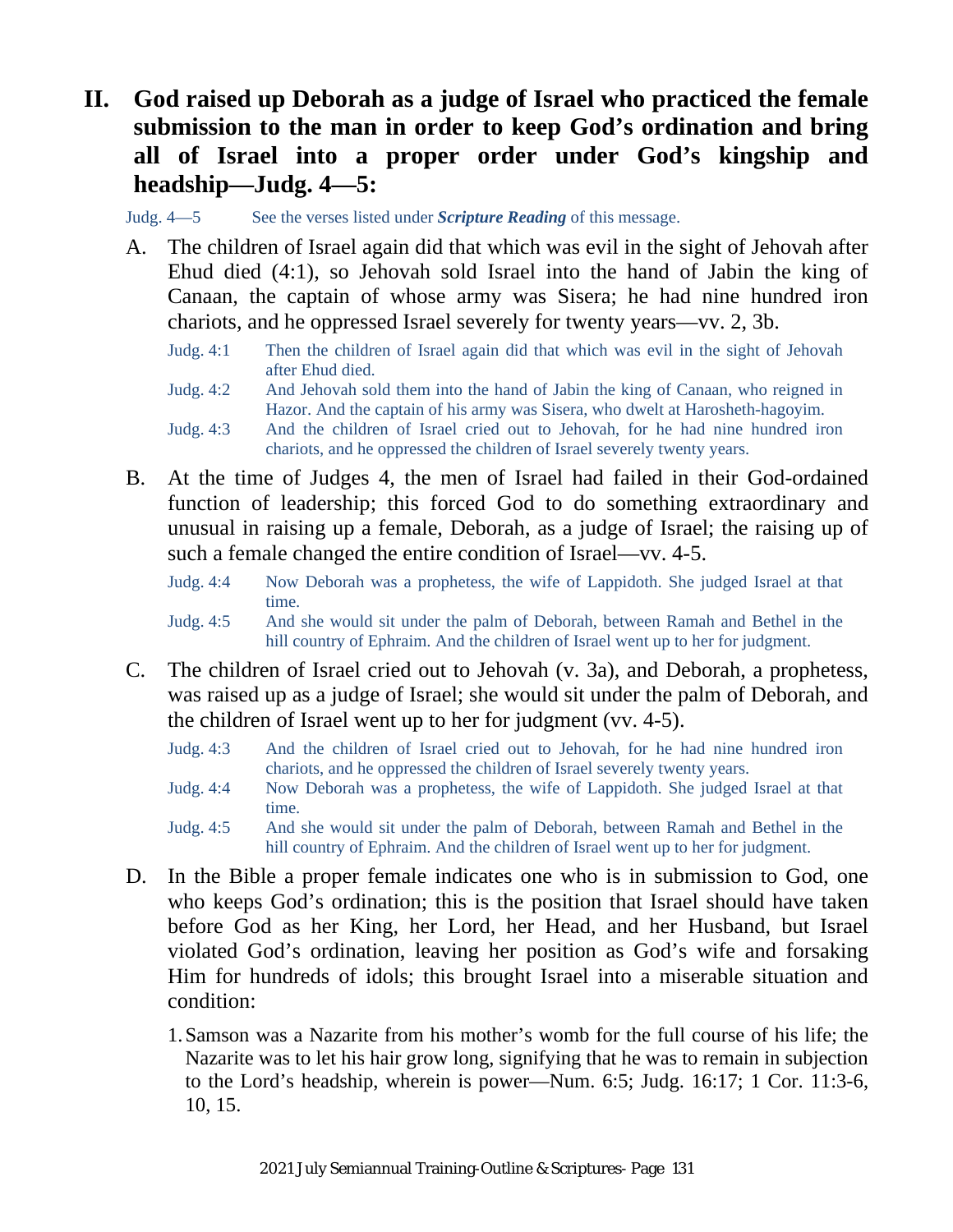- Num. 6:5 All the days of his vow of separation no razor shall pass over his head. He shall be holy until the days are fulfilled for which he separated himself to Jehovah; he shall let the locks of the hair of his head grow long.
- Judg. 16:17 And he told her all his heart and said to her, No razor has ever come upon my head, for I have been a Nazarite to God from my mother's womb. If I were shaved, my strength would leave me, and I would become weak and be like all men.
- 1 Cor. 11:3 But I want you to know that Christ is the head of every man, and the man is the head of the woman, and God is the head of Christ.
- 1 Cor. 11:4 Every man praying or prophesying with his head covered disgraces his head.
- 1 Cor. 11:5 But every woman praying or prophesying with her head uncovered disgraces her head; for it is one and the same as she who is shaved.
- 1 Cor. 11:6 For if a woman is not covered, let her hair also be cut off; but if it is shameful for a woman to have her hair cut off or to be shaved, let her be covered.
- 1 Cor. 11:10 Therefore the woman ought to have a sign of submission to authority on her head for the sake of the angels.
- 1 Cor. 11:15 But if a woman has long hair, it is a glory to her, because her long hair has been given to her for a covering.
- 2.But Delilah pressed him with her words every day and urged him to tell her the secret of his power until "his soul was tired to death" (Judg. 16:16); because of Satan's wearing-out tactics, Samson fell into Satan's snare, his hair was shaved by Delilah, and he was captured by the Philistines, losing his Nazarite consecration, his power, his testimony of sanctification, and God's presence (Dan. 7:25).
- Judg. 16:16 And after she pressed him with her words every day and urged him, his soul was tired to death.
- Dan. 7:25 And he will speak things against the Most High and wear out the saints of the Most High; and his intention will be to change the times and the law; and they will be given into his hand for a time and times and half a time.
- 3.Those who accept the different and wrong teaching that the believers should not submit to deputy authorities appointed by God will be spoiled by this teaching; with us (especially with the married sisters—Eph. 5:22-24), there should be a submissive spirit, standing, atmosphere, and intention; if you are such a person, there will be a great blessing for you and for your future.
	- Eph. 5:22 Wives, be subject to your own husbands as to the Lord;
	- Eph. 5:23 For a husband is head of the wife as also Christ is Head of the church, He Himself being the Savior of the Body.
	- Eph. 5:24 But as the church is subject to Christ, so also let the wives be subject to their husbands in everything.
- E. By reading Deborah's song in Judges 5, we can see that she was full of ability, capacity, insight, and foresight, but such an excellent and capable person was very submissive; God made her the leader, yet she kept the proper order and took Barak as her covering—4:6-9; cf. 1 Cor. 11:3-6, 10.
	- Judg. 5 See the verses listed under *Scripture Reading* of this message.
	- Judg. 4:6 And she sent word and called to Barak the son of Abinoam from Kedesh-naphtali and said to him, Jehovah the God of Israel has indeed commanded: Go and deploy your forces on Mount Tabor; and take with you ten thousand men from the children of Naphtali and from the children of Zebulun.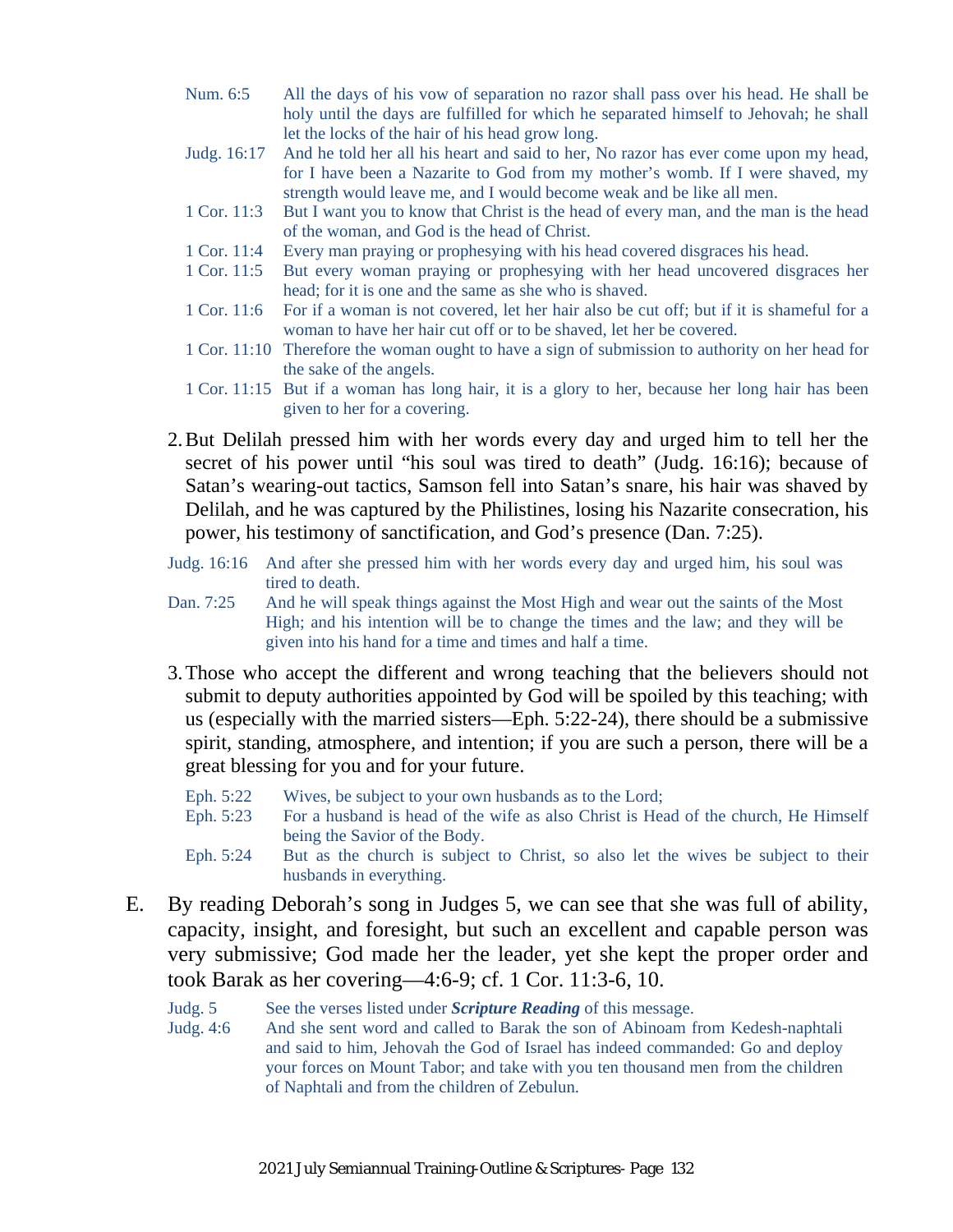- Judg. 4:7 And I will draw out Sisera, the captain of Jabin's army, with his chariots and his throng, toward you at the river Kishon; and I will deliver him into your hand.
- Judg. 4:8 And Barak said to her, If you will go with me, I will go; but if you do not go with me, I will not go.
- Judg. 4:9 And she said, I will surely go with you. However there will be no glory for you on the journey you are taking, for Jehovah will sell Sisera into the hand of a woman. And Deborah rose up and went with Barak to Kedesh.
- 1 Cor. 11:3 But I want you to know that Christ is the head of every man, and the man is the head of the woman, and God is the head of Christ.
- 1 Cor. 11:4 Every man praying or prophesying with his head covered disgraces his head.
- 1 Cor. 11:5 But every woman praying or prophesying with her head uncovered disgraces her head; for it is one and the same as she who is shaved.
- 1 Cor. 11:6 For if a woman is not covered, let her hair also be cut off; but if it is shameful for a woman to have her hair cut off or to be shaved, let her be covered.
- 1 Cor. 11:10 Therefore the woman ought to have a sign of submission to authority on her head for the sake of the angels.
- F. Deborah realized that she needed a man to be her covering; as Paul says in 1 Corinthians 11:3: "Christ is the head of every man, and the man is the head of the woman, and God is the head of Christ."

1 Cor. 11:3 But I want you to know that Christ is the head of every man, and the man is the head of the woman, and God is the head of Christ.

- G. When this excellent, extraordinary woman took the lead to practice the female submission to the man, the entire country came into an excellent and proper order; all the leaders took the lead, all the people followed, and the army was formed; everyone returned to his or her proper position before Jehovah.
- H. Thus, Deborah could say in her song, "That the leaders took the lead in Israel, / That the people have willingly offered themselves, / Bless Jehovah... / Then a remnant of the nobles went down; / The people of Jehovah went down with me against the mighty"—Judg. 5:2, 13.
	- Judg. 5:2 That the leaders took the lead in Israel, / That the people have willingly offered themselves, / Bless Jehovah.
	- Judg. 5:13 Then a remnant of the nobles went down; / The people of Jehovah went down with me against the mighty:
- I. The first and greatest function of the sisters in the church is to be submissive; if the sisters can learn this lesson, the church will be strong, enriched, and renewed:
	- 1.To be submissive requires the supply of life, the enjoyment of grace, the working of the cross, and the denial of the self.
	- 2.Those who are filled with Christ are filled with submission; the Lord, who was submissive throughout His life, has given us His life of submission and obedience—Phil. 2:5-11; Heb. 5:7-9.
		- Phil. 2:5 Let this mind be in you, which was also in Christ Jesus,
		- Phil. 2:6 Who, existing in the form of God, did not consider being equal with God a treasure to be grasped,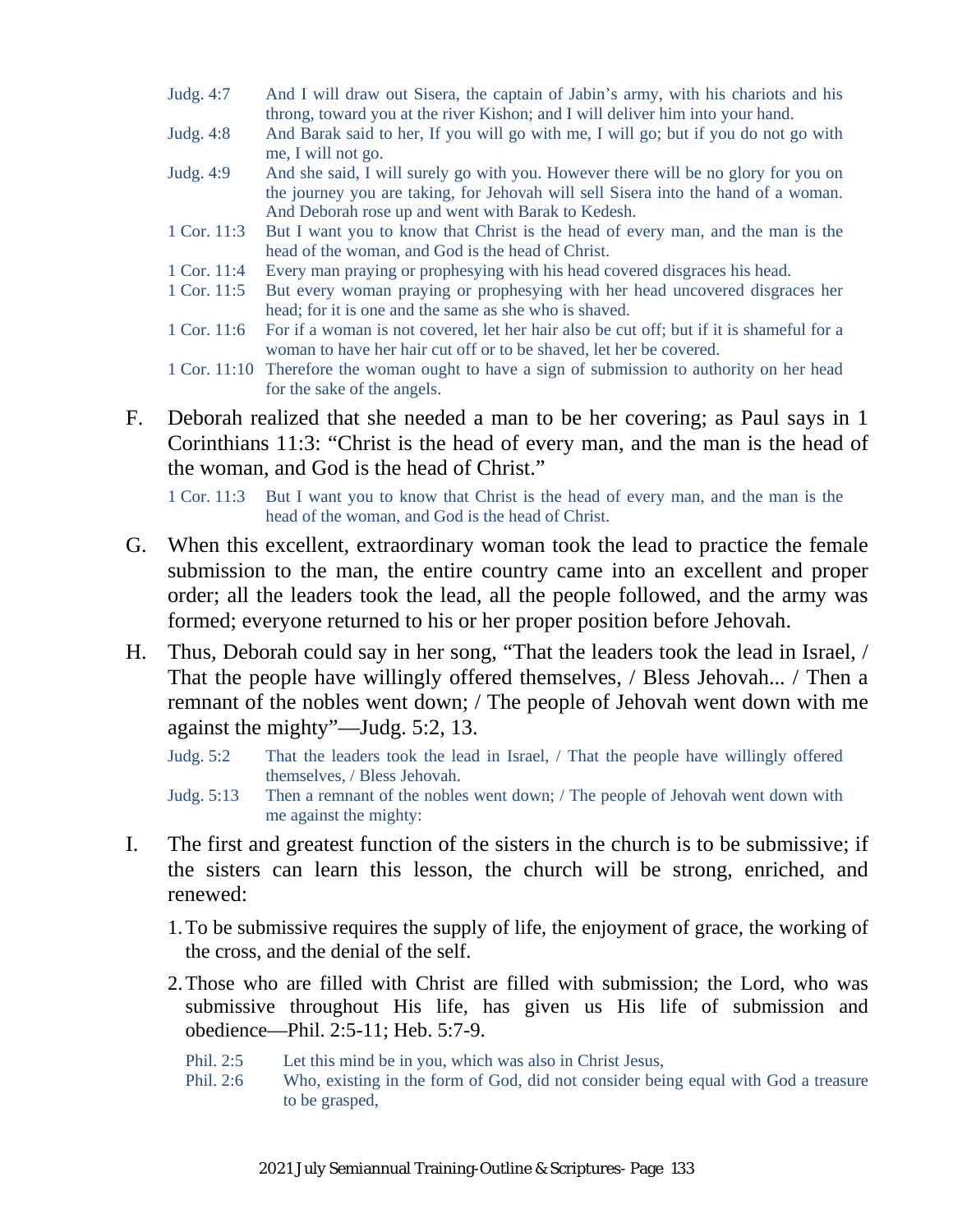- Phil. 2:7 But emptied Himself, taking the form of a slave, becoming in the likeness of men;
- Phil. 2:8 And being found in fashion as a man, He humbled Himself, becoming obedient even unto death, and that the death of a cross.
- Phil. 2:9 Therefore also God highly exalted Him and bestowed on Him the name which is above every name,
- Phil. 2:10 That in the name of Jesus every knee should bow, of those who are in heaven and on earth and under the earth,
- Phil. 2:11 And every tongue should openly confess that Jesus Christ is Lord to the glory of God the Father.
- Heb. 5:7 This One, in the days of His flesh, having offered up both petitions and supplications with strong crying and tears to Him who was able to save Him out of death and having been heard because of His piety,
- Heb. 5:8 Even though He was a Son, learned obedience from the things which He suffered.
- Heb. 5:9 And having been perfected, He became to all those who obey Him the source of eternal salvation,

3.For a sister to marry a brother means that she is willing to offer herself up and say, "I am willing to submit"; if a sister has never intended in her heart to submit to the one whom she intends to marry, she should not be his wife and should not marry him—Eph. 5:22-23; 1 Pet. 3:1-6.

- Eph. 5:22 Wives, be subject to your own husbands as to the Lord;
- Eph. 5:23 For a husband is head of the wife as also Christ is Head of the church, He Himself being the Savior of the Body.
- 1 Pet. 3:1 In like manner, wives, be subject to your own husbands, that even if any disobey the word, they will be gained without the word through the manner of life of their wives,
- 1 Pet. 3:2 Seeing with their own eyes your pure manner of life in fear.
- 1 Pet. 3:3 Let your adorning not be the outward plaiting of hair and putting on of gold or clothing with garments,
- 1 Pet. 3:4 But the hidden man of the heart in the incorruptible adornment of a meek and quiet spirit, which is very costly in the sight of God.
- 1 Pet. 3:5 For in this manner formerly the holy women also, who hoped in God, adorned themselves, being subject to their own husbands,
- 1 Pet. 3:6 As Sarah obeyed Abraham, calling him lord; whose children you have become, if you do good and do not fear any terror.

### **III. Deborah rose up not only as a judge of Israel but also as a mother in Israel—Judg. 5:7:**

Judg. 5:7 The villages ceased to act; / They ceased in Israel; / Until I, Deborah, rose up; / Until I rose up as a mother in Israel.

A. When the church life in practicality reaches a peak, there should be some real mothers in every church; in Romans 16:13 Paul says, "Greet Rufus, chosen in the Lord, and his mother as well as mine":

Rom. 16:13 Greet Rufus, chosen in the Lord, and his mother as well as mine.

- 1.The apostle Paul needed a mother; without a sister as a mother to take care of them, all of those who bear the burden for the Lord's service would be sorrowful; we all need the care of spiritual mothers, whose care is our real nourishment and our real protection.
- 2.Paul's having a spiritual mother indicates that the saints in the church life in Rome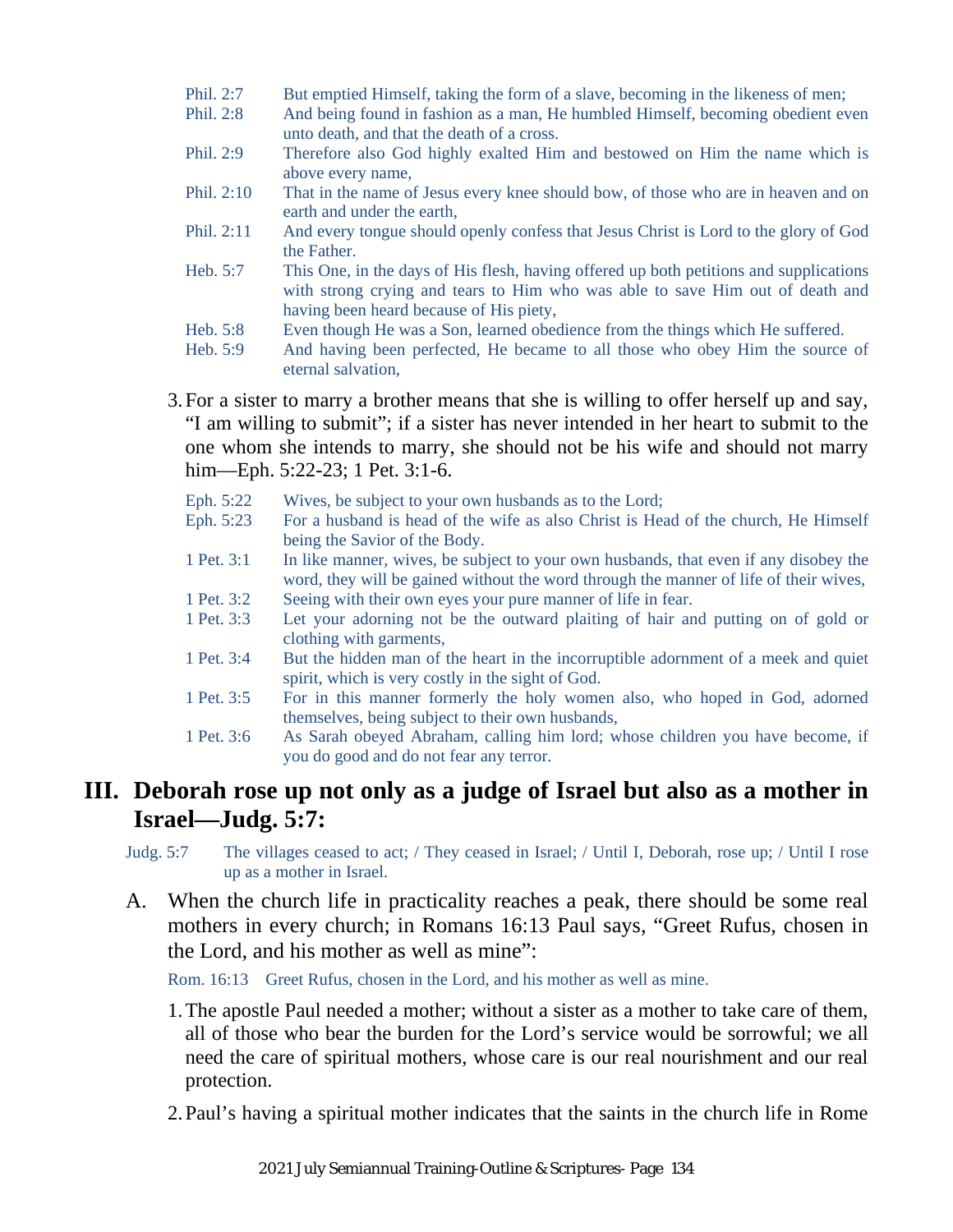had a life transfer through the crucifixion and resurrection of Christ; the best way to have a life transfer is by following the pattern of Paul, who did not determine to know anything but the all-inclusive Christ, and this One crucified—1 Cor. 2:2.

1 Cor. 2:2 For I did not determine to know anything among you except Jesus Christ, and this One crucified.

- B. The Gospel of John is a book on life, not on the natural life but on the transferred and transformed life; originally, John was not Mary's son, and Mary was not John's mother, but by Christ's life-releasing death, by His lifedispensing resurrection, and by His life union with them, His beloved disciple could be one with Him and become the son of His mother, and she could become the mother of His beloved disciple—19:26-27.
	- John 19:26 Then Jesus, seeing His mother and the disciple whom He loved standing by, said to His mother, Woman, behold, your son.
	- John 19:27 Then He said to the disciple, Behold, your mother. And from that hour the disciple took her into his own home.
- C. Our first relationship is in the flesh, but the second is in the spirit, that is, in the transferred life; because we have the second birth (3:6), surely we have the second relationship, the second family relationship with the real sisters and the real mothers.

John 3:6 That which is born of the flesh is flesh, and that which is born of the Spirit is spirit.

D. If the sisters exercise their spirit of prayer and faith to be real mothers (2 Cor. 4:13), they will realize how selfish they are and how much they are in themselves; having good children in the spirit will expose them to the uttermost; furthermore, the sisters will grow and mature in life by taking care of some spiritual children.

2 Cor. 4:13 And having the same spirit of faith according to that which is written, "I believed, therefore I spoke," we also believe, therefore we also speak,

- E. If the sisters love the Lord and mean business to be for the church life in the Lord's recovery, they need to consider themselves as serving nurses, as church nurses, who give nursing care in the church as a true hospital; all the sisters need to be serving sisters by prayer and loving mothers by the most excellent way of love in order to help the needy ones and the younger ones in their spiritual life and church life; this is the best way to receive the blessing, the growth, the spirituality, and the real enjoyment of the Lord—Rom. 16:1-2, 13; Isa. 66:12-13; 1 Cor. 12:31b; 13:4-7.
	- Rom. 16:1 I commend to you Phoebe our sister, who is a deaconess of the church which is in Cenchrea,
	- Rom. 16:2 That you receive her in the Lord in a manner worthy of the saints and assist her in whatever matter she may have need of you; for she herself has also been the patroness of many, of myself as well.
	- Rom. 16:13 Greet Rufus, chosen in the Lord, and his mother as well as mine.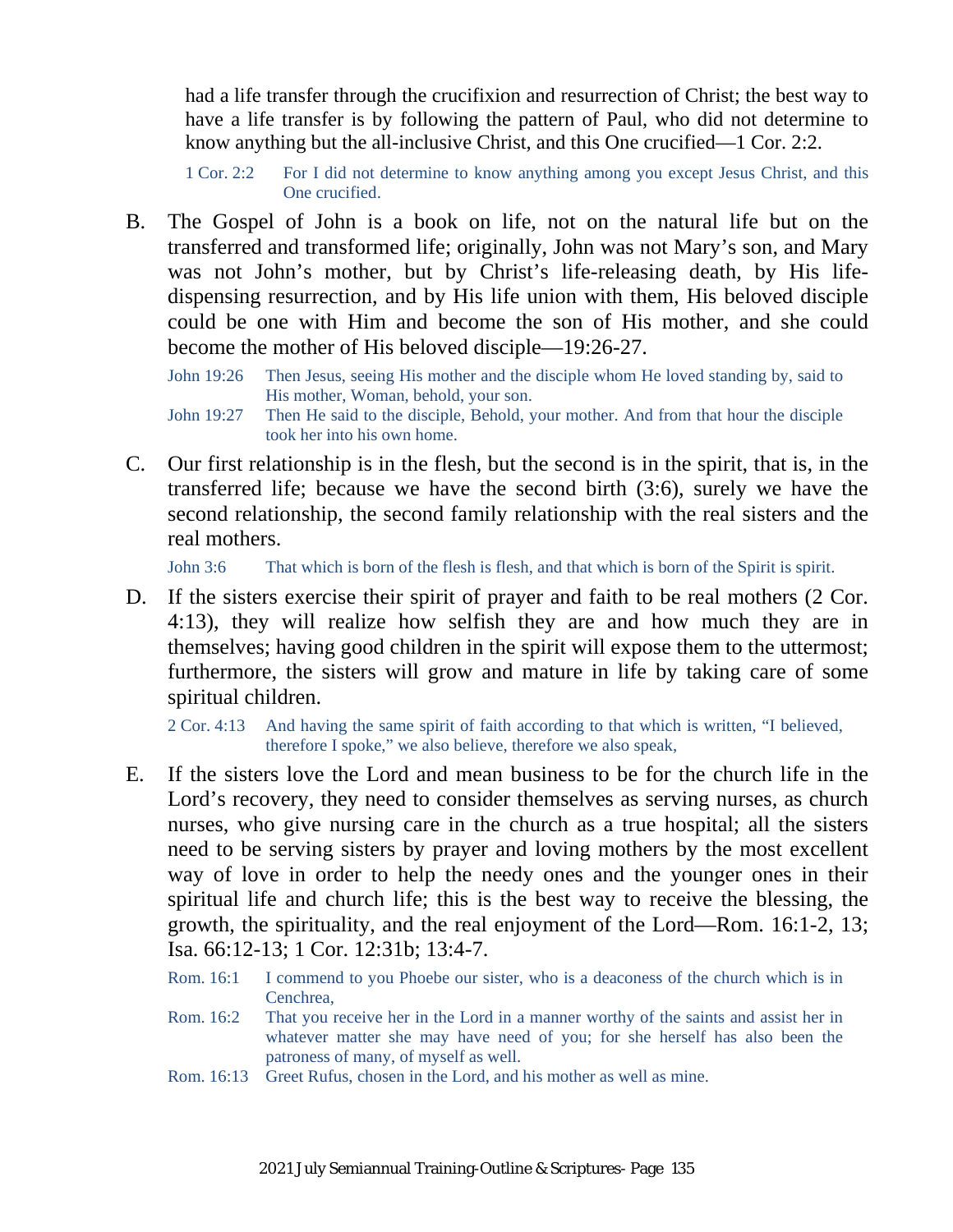- Isa. 66:12 For thus says Jehovah, / I now am extending to her / Peace like a river, / And the glory of the nations / Like an overflowing stream; / And you will nurse, you will be carried on the hip, / And you will be bounced on the knees.
- Isa. 66:13 As one whom his mother comforts, / So will I comfort you; / And you will be comforted in Jerusalem.
- 1 Cor. 12:31 But earnestly desire the greater gifts. And moreover I show to you a most excellent way.
- 1 Cor. 13:4 Love suffers long. Love is kind; it is not jealous. Love does not brag and is not puffed up;
- 1 Cor. 13:5 It does not behave unbecomingly and does not seek its own things; it is not provoked and does not take account of evil;
- 1 Cor. 13:6 It does not rejoice because of unrighteousness, but rejoices with the truth;
- 1 Cor. 13:7 It covers all things, believes all things, hopes all things, endures all things.

### **IV. The Bible says that at that time among God's people, there were "great resolutions in heart," and there were "great searchings of heart"—Judg. 5:15-16:**

- Judg. 5:15 And the princes in Issachar were with Deborah; / And Issachar was true to Barak; / Into the valley they were sent behind him. / Among the divisions of Reuben / There were great resolutions in heart.
- Judg. 5:16 Why did you sit among the sheepfolds / Listening to the pipings for the flocks? / In the divisions of Reuben / There were great searchings of heart.
- A. To have a great resolve is to make a firm decision, and to have a great searching is to devise a plan to live to the Lord and to live out the Lord for His up-to-date recovery in the building up of His Body, the preparation of His bride, and the ushering in of His kingdom in its manifestation—2 Cor. 5:14-15; Rom. 14:7-9; Rev. 19:7-9.
	- 2 Cor. 5:14 For the love of Christ constrains us because we have judged this, that One died for all, therefore all died;
	- 2 Cor. 5:15 And He died for all that those who live may no longer live to themselves but to Him who died for them and has been raised.
	- Rom. 14:7 For none of us lives to himself, and none dies to himself:
	- Rom. 14:8 For whether we live, we live to the Lord, and whether we die, we die to the Lord. Therefore whether we live or we die, we are the Lord's.
	- Rom. 14:9 For Christ died and lived again for this, that He might be Lord both of the dead and of the living.
	- Rev. 19:7 Let us rejoice and exult, and let us give the glory to Him, for the marriage of the Lamb has come, and His wife has made herself ready.
	- Rev. 19:8 And it was given to her that she should be clothed in fine linen, bright and clean; for the fine linen is the righteousnesses of the saints.
	- Rev. 19:9 And he said to me, Write, Blessed are they who are called to the marriage dinner of the Lamb. And he said to me, These are the true words of God.
- B. As Brother Lee was in the process of being oppressed by the Japanese military police in 1943, the Lord gave him a dream in which he saw the day dawn, like the dawning in the morning, with a broad highway, very bright, very straight, and stretching on boundlessly; this is the broad highway, the rising sun, and the boundless future of the Lord's recovery—cf. Prov. 4:18.